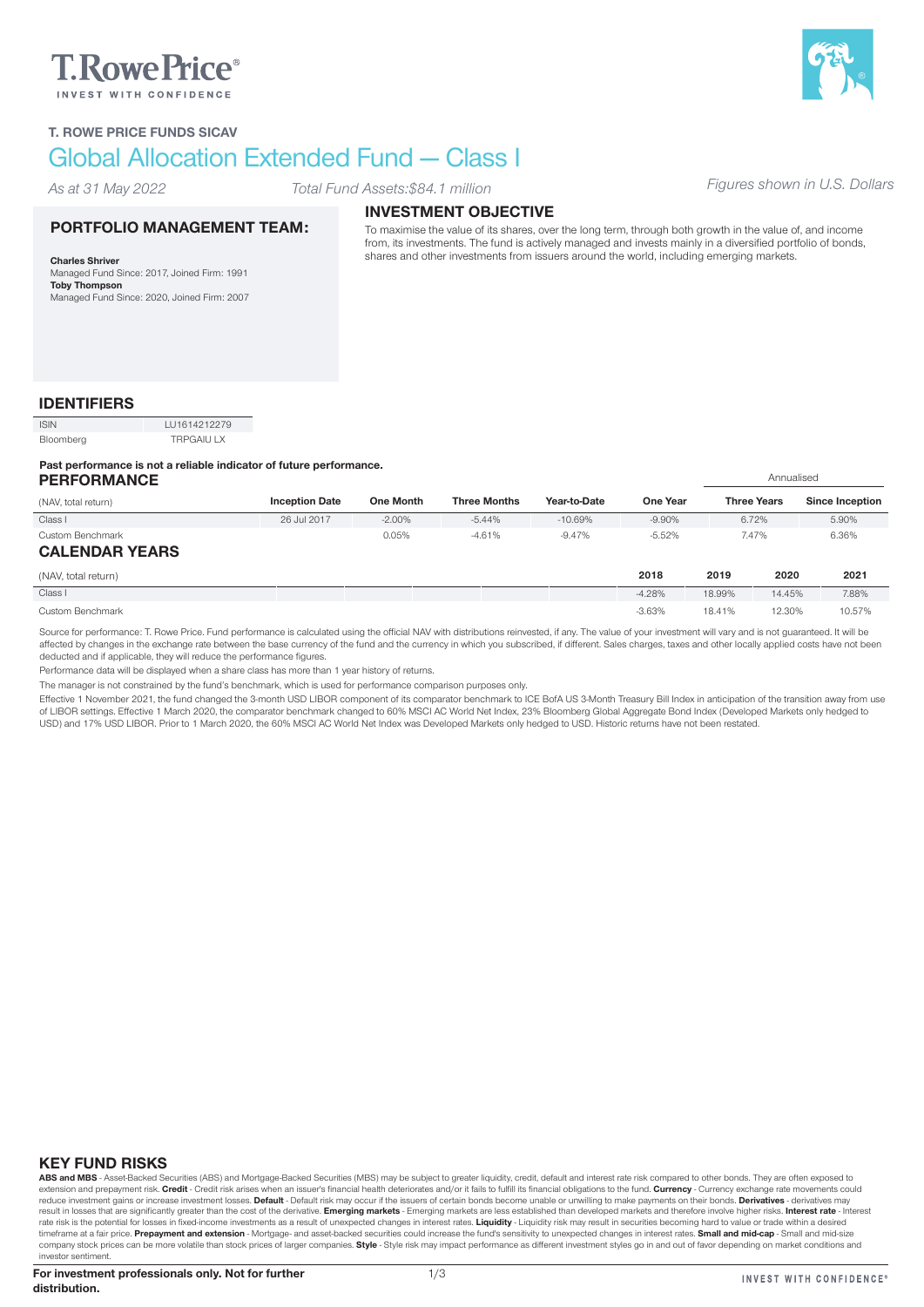#### ASSET DIVERSIFICATION

|                            | % of Fund |
|----------------------------|-----------|
| Global Equity              | 62.2      |
| Global Fixed Income & Cash | 27.1      |
| Alternative Alpha          | 10.6      |

#### TOP 10 ISSUERS

| <b>Issuer</b>                                              | Sector/Industry               | % of Fund |
|------------------------------------------------------------|-------------------------------|-----------|
| TRP SICAV Responsible Global Aggregate<br><b>Bond Fund</b> | <b>Corporate Securities</b>   | 12.6      |
| TRP SICAV Dynamic Global Bond Fund                         | <b>Corporate Securities</b>   | 5.1       |
| Blackstone Divers Multi-Strategy Funds                     | Trusts & Funds                | 5.1       |
| TRP SICAV B Multi-Strategy Total Return<br>Fund            | <b>Corporate Securities</b>   | 5.0       |
| TRP SICAV Global High Income Bond<br>Fund                  | <b>Corporate Securities</b>   | 4.7       |
| TRP SICAV Emerging Markets Bond Fund                       | <b>Corporate Securities</b>   | 2.5       |
| Microsoft                                                  | Information Technology        | 2.1       |
| TRP SICAV Emerging Local Markets<br><b>Bond Fund</b>       | <b>Corporate Securities</b>   | 2.0       |
| Alphabet                                                   | <b>Communication Services</b> | 1.9       |
| Amazon.com                                                 | Consumer Discretionary        | 1.3       |

The information shown does not reflect any ETFs that may be held in the portfolio.

#### PORTFOLIO CHARACTERISTICS

|                                                 | <b>Fund</b> |
|-------------------------------------------------|-------------|
| <b>Entire Portfolio</b>                         |             |
| Top 20 Holdings as % of Total                   | 48.3%       |
| <b>Total Number of Issuers</b>                  | 614         |
| <b>Total Number of Markets</b>                  | 95          |
| Equity                                          |             |
| Price to Earnings (12 Months Forward)           | 19.4x       |
| Investment Weighted Median Market Cap (mm)      | \$56,796    |
| Price to Book                                   | 5.7x        |
| Return on Equity (Last 12 Months excl. charges) | 19.56       |
| <b>Fixed Income</b>                             |             |
| Average Credit Quality                          | $A -$       |
| Weighted Average Effective Duration             | 5.95 Years  |
| Weighted Average Maturity                       | 9.19 Years  |

Credit ratings for the securities held in the fund are provided by Moody's, Standard & Poor's and Fitch and are converted to the Standard & Poor's nomenclature. When a rating is available from all three agencies, the median rating is used. If there are two ratings, the lower rating is used and if only one rating is available, that rating is used. If a rating is not available, the security is classified as Not Rated (NR). The rating of the underlying investment vehicle is used to determine the creditworthiness of credit default swaps and sovereign securities. The fund is not rated by any agency.

The comparator benchmark is 60% MSCI AC World Net Index, 23% Bloomberg Global Aggregate Bond Index (Developed Markets only hedged to USD) and 17% ICE BofA US 3-Month Treasury Bill Index.

#### RISK/RETURN CHARACTERISTICS (Three Years as of Month End)

|                               | Fund     | Comparator<br><b>Benchmark</b> |
|-------------------------------|----------|--------------------------------|
| Annualised Standard Deviation | 11.93%   | 10.58%                         |
| Alpha                         | $-1.27%$ | $0.00\%$                       |
| Beta                          | 1.10     | 1.00                           |
| R-Squared                     | 0.96     | 1.00                           |
| <b>Information Ratio</b>      | $-0.27$  | 0.00                           |
| Sharpe Ratio                  | 0.50     | 0.64                           |
| <b>Tracking Error</b>         | 2.78%    | 0.00%                          |

Statistics based on monthly returns of Class I shares.

## GEOGRAPHIC DIVERSIFICATION

|                        |      | Equity         |      | <b>Fixed Income</b> |  |  |
|------------------------|------|----------------|------|---------------------|--|--|
| Country                | $\%$ | % of Benchmark | $\%$ | % of Benchmark      |  |  |
| <b>United States</b>   | 51.2 | 60.4           | 37.5 | 39.1                |  |  |
| Europe                 | 24.1 | 16.3           | 27.0 | 26.6                |  |  |
| <b>Emerging Market</b> | 11.4 | 11.3           | 27.8 | 13.2                |  |  |
| Japan                  | 6.4  | 5.5            | 4.0  | 12.9                |  |  |
| Rest of World          | 7.0  | 6.5            | 3.7  | 8.3                 |  |  |

Rest of World includes the following countries: Australia, Canada, Hong Kong, Israel, New Zealand, Singapore, and countries not included in other categories. Equity and Bond Regions exhibits are based on country allocations. Excludes cash and derivatives. Based on look-through allocation.

## SECTOR DIVERSIFICATION

| <b>Equity Portfolio</b>         | $\frac{0}{0}$ |
|---------------------------------|---------------|
| <b>Communication Services</b>   | 8.9           |
| Consumer Discretionary          | 9.9           |
| <b>Consumer Staples</b>         | 4.8           |
| Energy                          | 3.6           |
| Financials                      | 11.4          |
| <b>Health Care</b>              | 12.9          |
| Industrials & Business Services | 9.2           |
| Information Technology          | 19.1          |
| Materials                       | 5.5           |
| Real Estate                     | 3.5           |
| Trusts & Funds                  | 7.9           |
| Utilities                       | 3.2           |
| <b>Fixed Income Portfolio</b>   |               |
| <b>CMBS</b>                     | 0.8           |
| U.S. Municipal                  | 0.2           |
| U.S. Treasury                   | 11.8          |
| <b>TIPS</b>                     | 1.1           |
| Government Related              | 4.6           |
| Corporate                       | 7.2           |
| Mortgage                        | 6.1           |
| <b>ABS</b>                      | 1.0           |
| Non-US\$ Denominated            | 45.1          |
| <b>Emerging Market</b>          | 8.7           |
| <b>High Yield</b>               | 12.4          |
| Equity & Other                  | 0.9           |
|                                 |               |

T. Rowe Price uses the current MSCI/S&P Global Industry Classification Standard (GICS) for sector and industry reporting. T. Rowe Price will adhere to all updates to GICS for prospective reporting.

## CURRENCY EXPOSURE (TOP 10)

|                        | % of Fund |
|------------------------|-----------|
| U.S. dollar            | 72.8      |
| euro                   | 5.5       |
| Japanese yen           | 4.5       |
| Hong Kong dollar       | 2.4       |
| Canadian dollar        | 1.8       |
| British pound sterling | 1.7       |
| Australian dollar      | 1.6       |
| Swiss franc            | 1.1       |
| Indian rupee           | 1.0       |
| Chinese renminbi       | 0.8       |